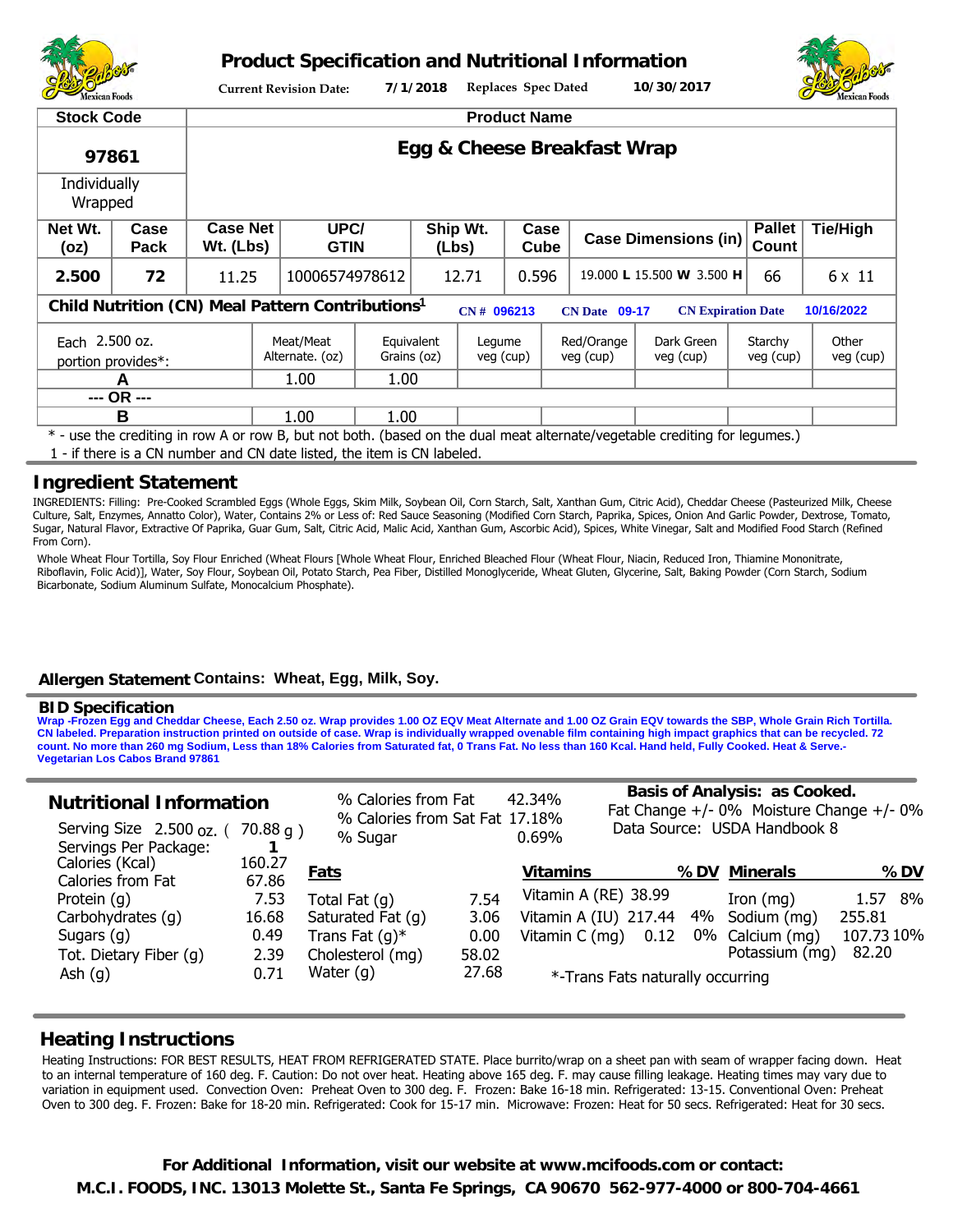

っ

5555

Stock Code<br>97861<br>Lot #

 $\begin{tabular}{c} \hline \hline \multicolumn{3}{c}{\textbf{||}} {\textbf{||}} {\textbf{||}} {\textbf{||}} {\textbf{||}} {\textbf{||}} {\textbf{||}} {\textbf{||}} {\textbf{||}} {\textbf{||}} {\textbf{||}} {\textbf{||}} {\textbf{||}} {\textbf{||}} {\textbf{||}} {\textbf{||}} {\textbf{||}} {\textbf{||}} {\textbf{||}} {\textbf{||}} {\textbf{||}} {\textbf{||}} {\textbf{||}} {\textbf{||}} {\textbf{||}} {\textbf{||}} {\textbf{||}} {\textbf{||}} {\textbf{||}} {\textbf{||}} {\textbf{||}} {\textbf{||}} {\textbf{||$ 

FED-WG<br>FED-WG

CN-WRAP-NON F

# Egg & Cheese Breakfast Wrap



INGREDIENTS: Filling: Pre-Cooked Scrambled Eggs (Whole Eggs, Skim Mul, Soybean Oil, Corn Starch, Salt, Xanthan Gum, Citric Acid), Cheddar Cheese (Pasteurized Milk,<br>Cheese Culture, Salt, Enzymes, Annatto Color), Water, Cont

Whole Wheat Flour Tortilla, Soy Flour Enriched (Wheat Flours [Whole Wheat Flour, Enriched Bleached Flour (Wheat Flour, Niacin, Reduced Iron, Thiamine Mononitrate, Riboflavin, Folic Acid)], Water, Soy Flour, Soybean Oil, Potato Starch, Pea Fiber, Distilled Monoglyceride, Wheat Gluten, Glycerine, Salt, Baking Powder (Corn Starch, Sodium Bicarbonate, Sodium Aluminum Sulfate, Monocalcium Phosphate).

Heating Instructions: FOR BEST RESULTS, HEAT FROM REFRIGERATED STATE. Place burrito/wrap on a sheet pan with seam of wrapper facing down. Heat to an internal temperature of 160 deg. F. Caution: Do not over<br>heat. Heating ab

**Stock Code** 



Contains: Wheat, Egg, Milk, Soy.

NET WT. 11 LBS. 4.00 OZ. M.C.I. FOODS, INC. SANTA FE SPRINGS, CA 90670 USA